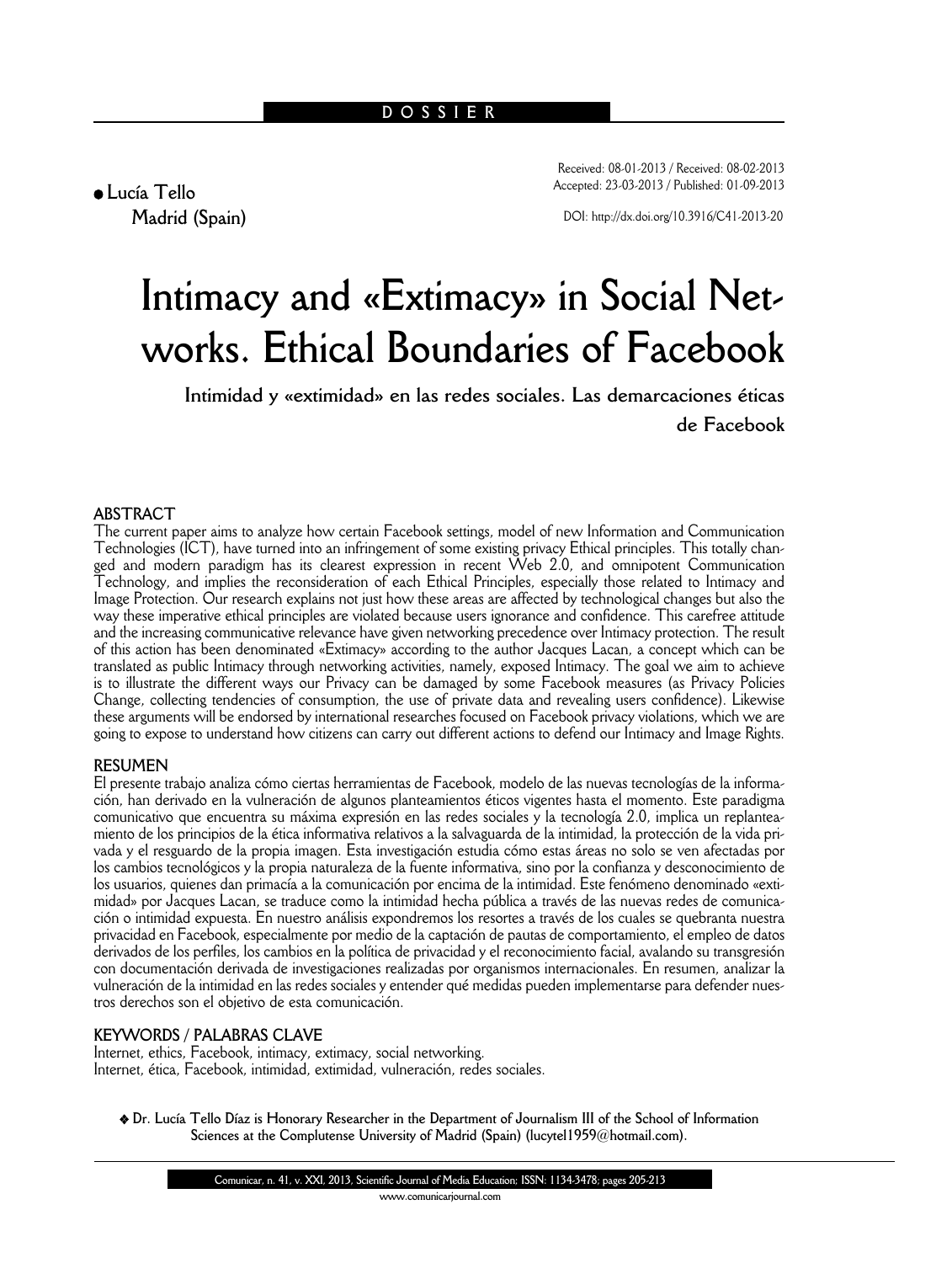#### **1. Introduction**

In the Information Age the boundaries of privacy have been dissolved. Ethical principles assumed as inalienable are subject to new ways of infringement so that the majority of states do not have legal formulations for eradicating them. That happens with personal privacy, whose conventional outline has been distorted by social networking and new communication reality «as hypothesized (the majority of Facebook users) perceive benefits of online social networking as outweighing risks of disclosing personal information» (Debatin, Lovejoy & al. 2009: 100). The users seem to be unaware of the use of their private data, their searches in browsers, products they acquire or links they visit. This information is stored and used without any consent or knowledge. As we examine, Facebook technology for Information Monitoring is specifically invasive in this field. Its architecture contributes to the reduction of users' control of their privacy though some settings and measures – such as privacy policy changes, collecting tendencies on consumption, the use of private data, a new Face Recognition feature and revealing users<sup>'</sup> confidence. This improper violation of the users' right to privacy has forced some countries like Ireland, the United States, Canada or Germany to elaborate reports about the full implications of this contravention. Facebook users do not know where their data goes and the uses to which

Office of the Data Protection Commissioner of Ireland, which are going to contribute to the shaping of the outlines of privacy abuse through Social Networking Sites. In order to discover the particular characteristics of the Facebook Privacy System we employ a qualitative and deductive method, analysing different categories relating to the keywords «privacy», «intimacy» and «personal image», items that allow us to determine which categories are given priority in each country. These international organizations belong to the only four countries which have intervened in connection with Facebook personal privacy violation, in order to discover if the company guarantees any level of data security. Finally, we support our results on previous studies carried out by international researchers and published in prestigious journals such as the ARPN Journal of Systems and Software, Cyberpsychology, Behaviour and Social Networking, Journal of Computer-Mediated Communication and Harvard Business Review.

**3. Social networking sites as context: the age of global communication** Human activities are necessarily social a fact results in a conglomeration of network provides us with interpersonal interaction circuits This interconnection is not a reality arisen from our present context, not in vain, trade, communication and

Register for free at https://www.scipedia.com.to.down ticed details to unknown people. Although «we can definitively state that there is a positive relationship between certain kinds of Facebook use and the maintenance and creation of social capital» (Ellison, Steinfield,  $\xi$  al. 2007: 1.161), the fact is that the risks involved in terms of Privacy exceed its benefits and violate ethical precepts currently in force.

they are put. This personal information is not relevant

#### **2. Procedure, materials and method**

As stated in the introduction, we observe the infringement of ethical principles of privacy and personal data/image through a content analysis of the most relevant reports carried out by international organizations. We support our results on scientific papers and press articles relating to intimacy infringement and privacy violation. We also employ reports published by states which have gone ahead, illustrating how Social Networking Sites invade users' personal privacy. Such reports have been made public by the Hamburg Office of Data Protection and Freedom of Information (Germany), the Federal Trade Commission (United States), the Privacy Commissioner of Canada and the comes global:

A new kind of relationships with no bounds is arising between people. Globalization is transforming our lives. This characteristic defines our current society and gives it its most distinctive feature (Javaloy & Espelt, 2007: 642).

interpersonal contact belong to our nature, although in load the version without the watermark

With the Internet humanity is «increasingly interconnected» (Ehrlich & Ehrlich, 2013: 1) and that makes global communication possible. Interconnection and data transmission are now qualitative and quantitative far better than they were before. Since Tim O´Reilly defined the Online Communication model in «What is the Web 2.0. Patterns and Business Models for the Next Generation of Software», the Internet has spurred a renewed communication system that goes beyond the traditional concept of linking: «As synapses form in the brain, with associations becoming stronger through repetition or intensity, the web of connections grows organically as an output of the collective activity of all web users» (O´Reilly, 2007: 22). Therefore, connectivity is now more real than ever:

There's been a corresponding burst of interest in

**Comunicar, 41, XXI, 2013**

Comunicar, 41, XXI, 2013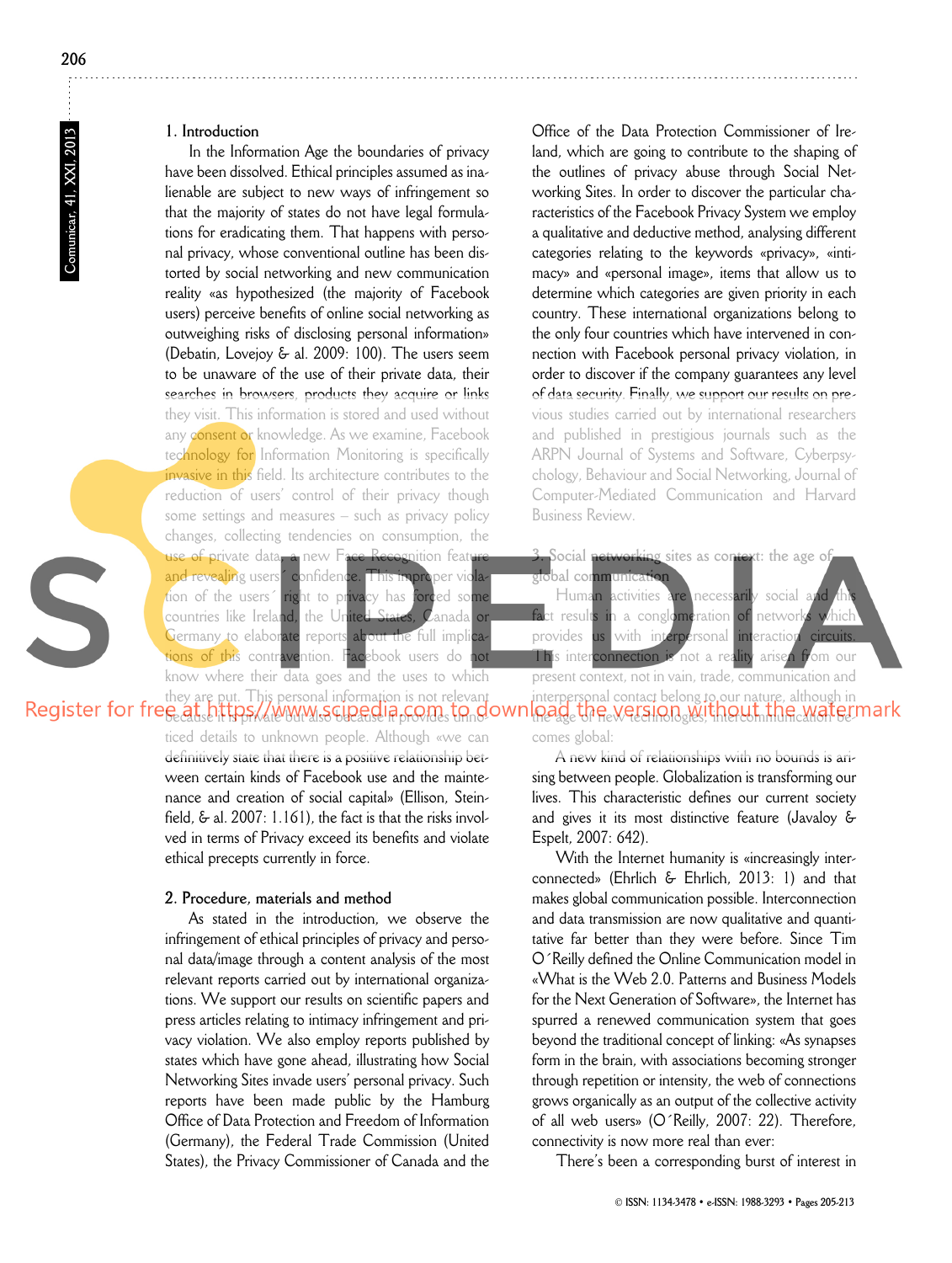**Comunicar, 41, XXI, 2013**

Comunicar, 41, XXI, 2013

network science. Researchers are studying networks of people, companies, boards of directors, computers, financial institutions –any system that comprises many discrete but connected components– to look for the common principles. (Morse, 2003: 1).

In the age of the Web 2.0 network interconnection implies a continuous feedback between people, although it also entails a constant distortion of the privacy concept by users, who judge more important to show their intimacy than to protect it:

The way we constitute and define ourselves as subjects has changed. Introspective view is deteriorated. We increasingly define ourselves as what we exhibit and what the others can see. Intimacy is so important to shape who we are that we have to show it. (Pérez-Lanzac & Rincón, 2009).

This debilitation of the ntrospective process was already enunciated by Jacques  $\Delta$ acan (1958) under the revolutionary concept of «extimacy», a term linked to the expression of once-private

information through social networks:

«Extimacy» breaks the in-

side-outside binary and gives an external centre to a symbolic area, which produces a rupture in the very heart of the identity, an emptiness that cannot be fulfilled (Extimidad, El curso de orientación lacaniana, 2012).

«Extimacy» and the increase of data transmission in the age of Social Networking Sites have generated an enormous amount of useful personal information. In this sense:

The Internet became the Bible of publicists who track potential consumers among the most relevant online communities identifying opinion leaders and carrying out Social Media Monitoring. […] the Internet offers increasingly precise information about features and preferences of these new niches of spectators (Lacalle, 2011: 100).

These data not only inform about users´ preferences, but also reveal an important segment of their intimacy. Therefore, users' information does not only allow «to articulate and make visible their friendship networks» (Kanai, Bahrami, & al., 2012), or to establish «connections between individuals that would not otherwise be made» (Boyd & Ellison, 2007: 210), but also provides «some predictive power» (Jones, Settle & al., 2013) about tendencies and attitudes. Even when «some individuals prefer to keep intimate details such as their political preferences or sexual orientation private» (Horvát, Hanselmann & Hamprecht, 2012),



**some settings and measures – such as privacy policy changes, collecting tendencies on consumption, the use of**

> **private data, a new Face Recognition feature and revealing users´ confidence.**

> > the information revealed by his/her contacts can divulge what the user prefer to conceal. Although many people consider that the most serious risk of the Social Networking Sites lies in their capability to «facilitate behaviours associated with obsessive relational intrusion» (Marshall, 2012: 521), another unnoticed threat lies in their own formulation and their unauthorized compilation of personal information.

#### **3.1. Social networking sites and Facebook**

Users' remoteness and a constant technological renewal define Social Networking Sites: «The social conversation propelled by a deep and continue communication technologies metamorphosis is becoming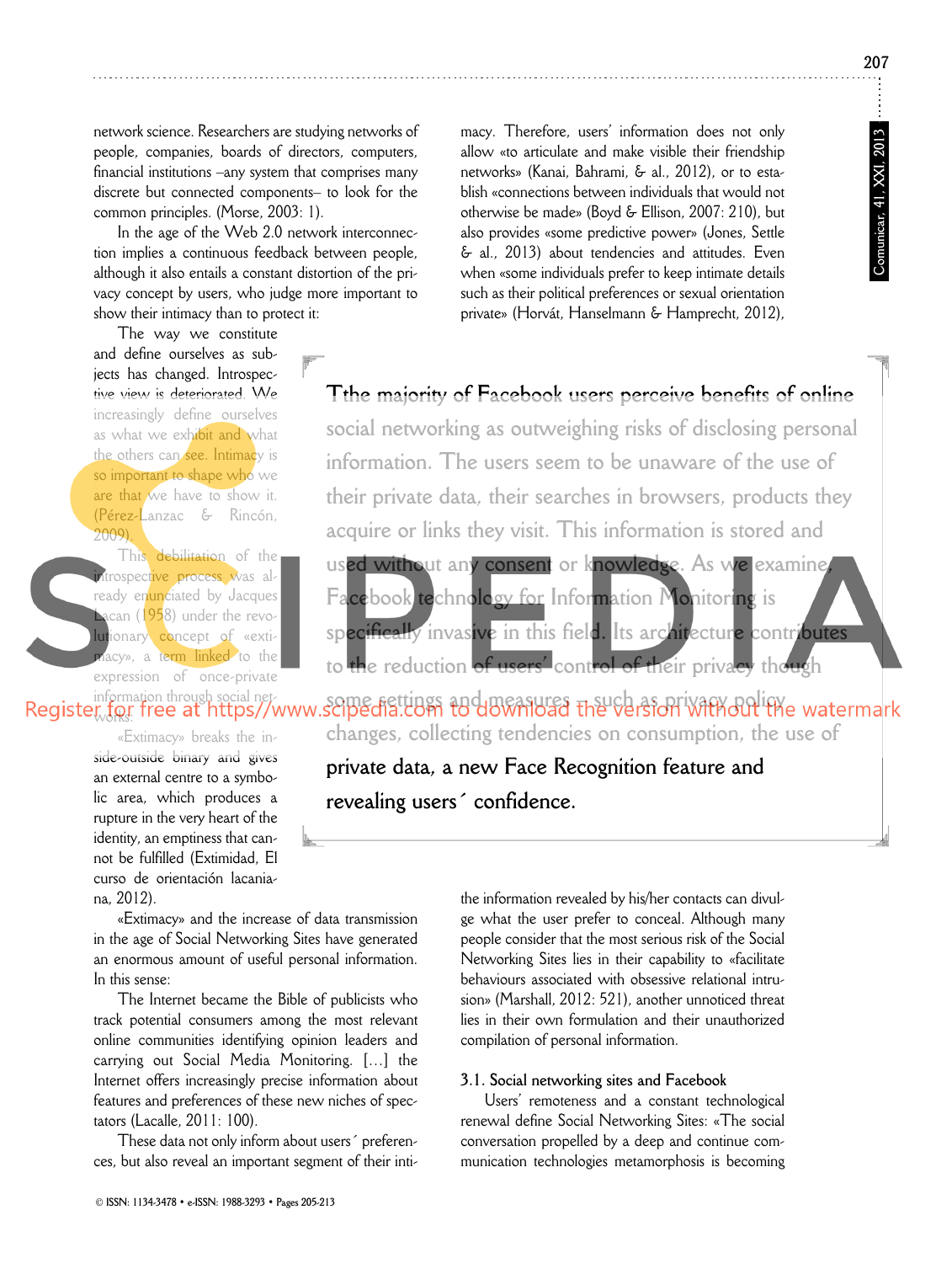more and more prominent on the Web 2.0» (Ruiz & Masip, 2010: 9). In this context appears Facebook, the most prominent Social Network Site on the Internet. Although GeoCities or MySpace were consolidated sites, Facebook (created by Mark Zuckerberg in 2003) was implanted transforming the concept of interaction: «users create, share and consume information in a very different way than before» (Yuste, 2010: 86), and this situation has «created a favourable atmosphere for making intermediary disappear –users have direct sing this extremely up-to-date information not just for consulting it, but also for using it:

The current erosion of users´ privacy from numerous fronts is perturbing, the cause stems from three vast forces: the first one is the technology itself, which makes possible to be on anyone's track with instantaneous precision […] The second one is the pursuit of profits, which makes companies monitor consumer's tastes and habits in order to personalize advertising. At last we find Governments which collect many of these

> data in their own servers (Garton, 2010).

### **The current erosion of users´ privacy from numerous fronts**

**is perturbing, the cause stems from three vast forces: the first one is the technology itself, which makes possible to be on anyone's track with instantaneous precision […] The second one is the pursuit of profits, which makes companies monitor consumer's tastes and habits in order to personalize** advertising. At last we find Governments which collect **many of these data in their own servers.**

When a user indicates a preference, declares her/his interest to an advertisement or chooses an airline, she/he leaves «traces» which illustrates inclinations and consumption habits. What used to be personal becomes now collective: «the massification on Social Networking Sites has generalized a concept denominated «extimacy», something like re vealing intimacy with its roots in rise of 'Reality Shows' and the Web 2.0» (Pérez-Lanzac &

Rincón, 2009). If we assume

#### access to information sources– and for generating an information which should not be revealed (Kieran, that intimacy means personal

abundant content of a diverse origin» (Yuste, 2010: 86).

According to the report «Spanish Habits and Social Networking», Facebook has replaced the rest of Social Networks in our country (Libreros, 2011), being used by a 95 percent of users (followed by You-Tube, Tuenti and Twitter), who utilize it for sending private messages (60%) and public messages (50%), for sharing and uploading pictures (37%), for updating their profile (32%) and becoming a fan or to follow commercial trademarks (26%) (Libreros, 2011). These particular five activities will be relevant in order to categorize users, to discover tendencies and to establish parameters of their profiles.

#### **3.2. Infringement of the right to privacy and data protection**

To be connected to the Internet and to have a power source are the two required elements for accessing our personal information from all over the world. New communication technologies offer an uncontrollable data reproducibility and they allow acces-

1998: 83), or information that «we seriously and legitimately protect from being published» (Olen, 1988: 61), the fact that our presence on the Internet could be tracked, implies an infringement of our civil rights:

To renounce intimacy in our online purchases may seem to be mild. To renounce intimacy buying flights may seem reasonable; even a closed television circuit can give the impression of not to be problematic. Nonetheless, when all of them are added up we find that we do not have intimacy at all (Johnson, 2010: 193).

#### **4. Forms of privacy infringement on Facebook**

Many aspects of privacy and intimacy are unprotected in Social Network Sites, especially on Facebook, the platform with more access to the users´ personal data. Facebook collects this information through different settings, particularly data derived from profiles and the famous «Like» button:

Facebook Likes, can be used to automatically and accurately predict a range of highly sensitive personal attributes including: sexual orientation, ethnicity, reli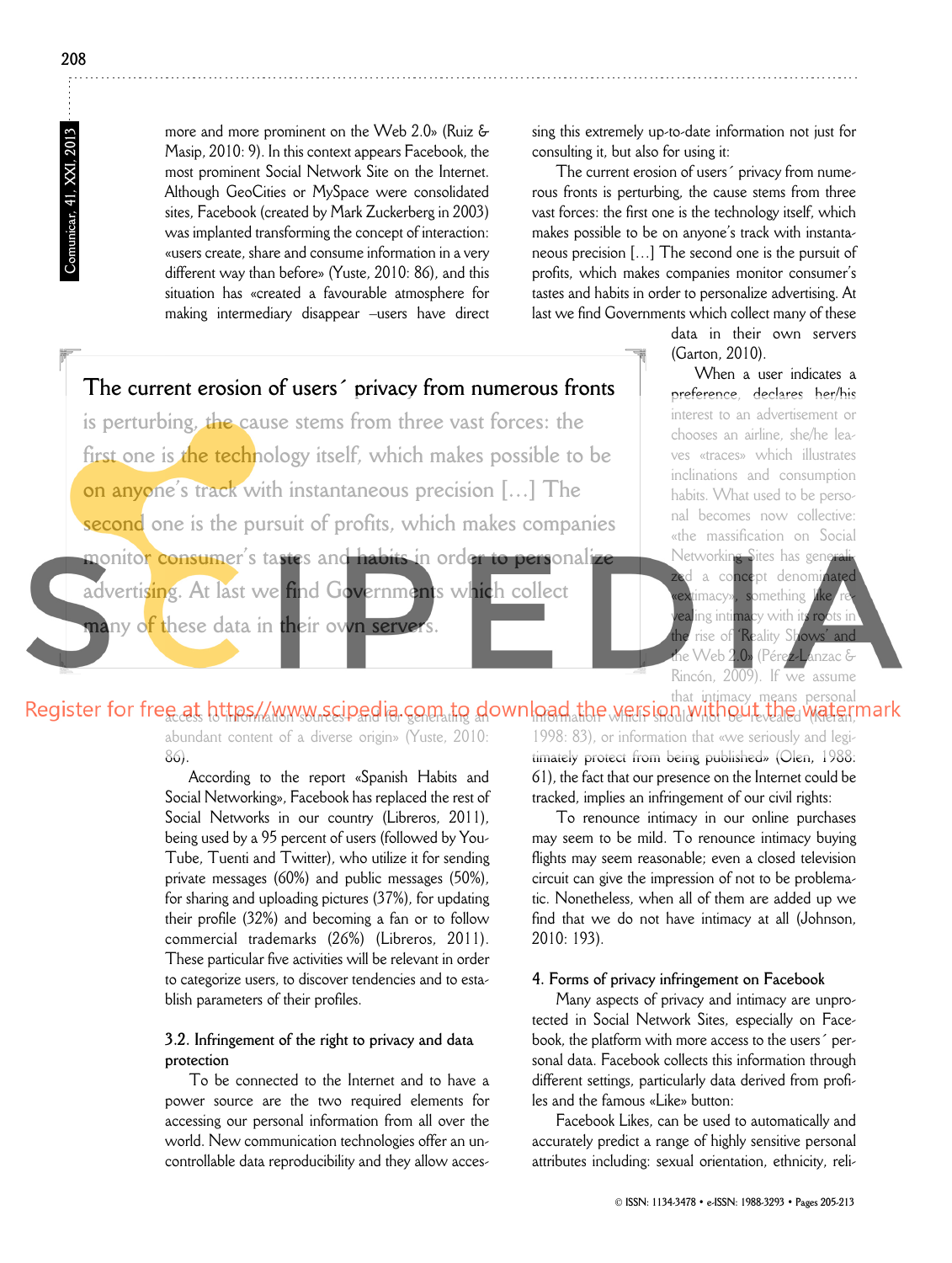gious and political views, personality traits, intelligence, happiness, use of addictive substances, parental separation, age, and gender (Kosinskia, Stillwella & Graepelb, 2013).

Although there are more than one hundred fiftyseven patterns of personal data which Facebook can obtain from users (Facebook´s Data Pool, 2012), we are going to analyse uniquely those which have given rise to an international heated debate: «collecting tendencies on consumption», «the use of Private Data» and «Privacy policy changes without consent and Face Recognition Feature».

#### **4.1. Consumption patterns**

The monetization of users´ personal data is one of the most controversial aspects of Facebook. It entails not just to reveal personal information, but also to obtain profits revealing it without the consent of the data subjects: «a report was published proving that Facebook had given to advertisers, names, ages and profession of each user that had clicked in its advertisement» (La historia oculta de Facebook, 2010). Ho wever, the majority of Facebook users do not know that the *firm* provides information to third party companies with their own purposes. According to Ma Zuckerberg: «I have over 4,000 emails, pictures, addresses, SNS. People just submitted it. I don't know why. They trust me» (La historia oculta de Facebook,

#### 2010). In 2009 this excessive processing of private Register for free at https//www.scipedia.com

tions claiming the right of the users to control their privacy. In the United States, the Federal Trade Commission (FTC) received a large number of denounces of users who demanded to be informed about which sort of data patterns Facebook collected and shared:

The proposed settlement requires Facebook to take several steps to make sure it will live up to its promises in the future, including giving consumers clear and prominent notice and obtaining consumers' express consent before their information is shared beyond the privacy settings they have established (Facebook settles FTC Charges, 2011).

The social networking service changed its architecture accordingly, an architecture which allowed the users to personalize their privacy and security level. Although Elliot Schrage, Vice President of Communications, Public Policy and Platform Marketing at Face book, argued that Facebook had the intention to give more control to the users, the complexity of new tools was uncommon for a Social Network site: «To opt out of full disclosure of most information, it is necessary to click through more than 50 privacy buttons, which then require choosing among a total of more than 170 options» (Bilton, 2010).

#### **4.2. Unnoticed uses of users´ profile data**

In the context of Social Network Sites, a profile is equivalent to an identity document, its information concerns personal privacy and it is necessarily confidential without the consent of the data subjects. Nonetheless, Facebook has breached certain data confidentiality offering private information to different advertisers. The rise of interest of third party companies has elicited massification and personalization of unsolicited advertising. This dark data processing was reported by the Privacy Commissioner of Canada in 2009 before determining that this activity infringed the law. In response to the critics, Facebook resolved to amend its Privacy Policy: The Internet portal has announced that from now on applications developed by third parties should specify which data they are going to access as well they should ask prior permission to disclose them. Facebook will demand applications to specify which

categories of users´ data they want to access, getting the user consent before they share her/his information (Facebook, 2009).

Nonetheless, the data protection regulation implemented by the company was repeatedly infringed: Facebook promised that users could restrict their

information to a limited audience, using certain privacy settings. But the truth, says the FTC, is that even when

## to download the yetsion without the watermark

ked a link to «Control who can see your profile and personal information» and limited access to certain people –for example, «only friends»– the user's choice was ineffective when it came to third-party apps that users' friends used (Fair. 2011).

Despite the company pledges, Facebook users are not properly informed about which companies are going to make use of their personal data:

People do not know how their personal data can be shared. They end up in sharing their private information with unauthorized people because of their ignorant attitude. We also conclude that complexity of privacy settings and lack of control provided to the user is equally responsible for unintentional information sharing (Zainab & Mamuna, 2012: 124).

This privacy policy allows other companies to access inappropriately to users´ private data: For a significant period of time after Facebook started featuring apps onto its site, it deceived people about how much of their information was shared with apps they used. Facebook said that when people authorized an app, the app would only have information about the users

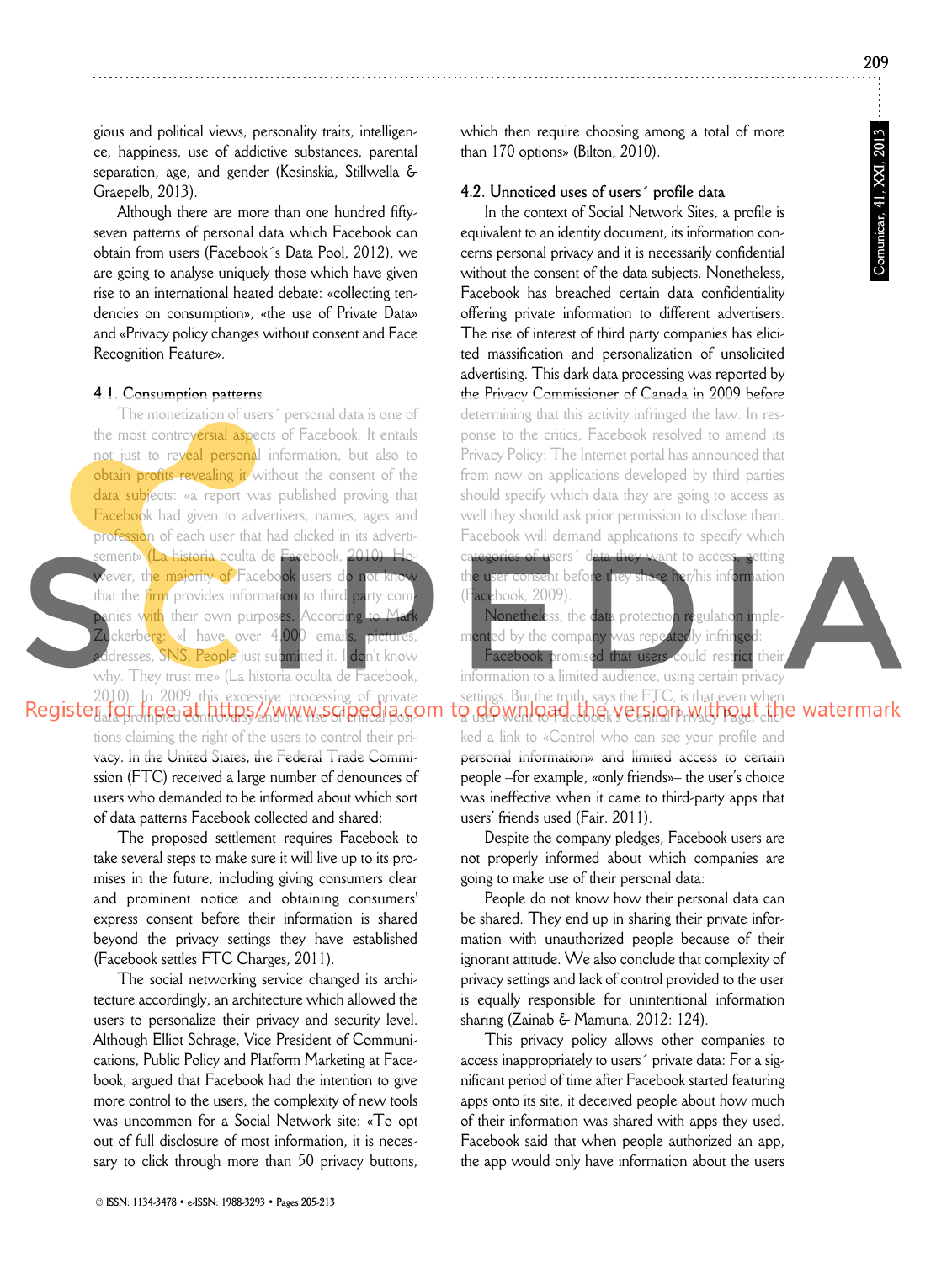«that it requires to work». Not accurate, says the FTC. According to the complaint, apps could access pretty much all of the user's information – even info unrelated to the operation of the app (Fair, 2011).

Although Facebook expresses in its statutes that the company will never reveal personal data to any advertiser unless the express agreement between the company and the user, this commitment was violated during the interval between September 2008 and May 2010, when «the User ID of any person who clicked on an ad was shared with the advertiser» (Fair, 2011).

#### **4.3. Privacy policy changes without consent and facial recognition**

The Office of the Data Protection Commissioner of Ireland (DPC) reported Facebook in 2011 because its lack of transparency. The company was requested to «revise privacy policy protection for non-American users because the measures adopted were excessively complex and opaque» (Facebook, 2012). However, Ireland is not the only European country to be in conflict with the American company. The Office of Da Protection and Freedom of Information in Hamburg (Germany), has reopened a research into Facebook's facial recognition software, a controversial technology which has given rise to an intense debate. According to Johannes Caspar, Commissioner in Hamburg: «The social networking giant was illegally compiling a

anyone who changes their mind and wants to rejoin. They can just type their old user name and password in, and they will pop straight back up on the site - it will be like they never left. But not everyone will want to grant Facebook the right to keep all their data indefinitely when they are not using it for any obvious purpose. If they do want to delete it permanently, they need to go round the site and delete everything they have ever done. That includes every wall post, every picture, and every group membership. For a heavy Facebook user, that could take hours. Even days. And it could violate the UK's Data Protection Act (King, 2007).

This controversy is a response to Facebook Terms of Service, which informs about its right to keep permanently user's personal data:

You grant us a non-exclusive, transferable, sublicensable, royalty-free, worldwide license to use any IP content that you post on or in connection with Facebook (Facebook Terms of Service, n.d.).

In this matter, Spanish citizens can seek protection the Law of Cancellation, which allows users request companies to delete their data once their reciprocal relation has been extinguished: «Personal da that we voluntarily publish on our Social Network Site profile, should be deleted when we remove our consent» (Romero, 2012).

Nevertheless, Facebook arrogates to itself the right

#### huge database of members' photos without their consent» (O´Brien, 2012). Despite the efforts to reach a to change the Privacy Policy conditions without prior

consensus, Facebook refused to change its privacy policies: «We have met repeatedly with Facebook, but have not been able to get their cooperation on this issue, which has grave implications for personal data» (O´Brien, 2012). Although facial recognition contravenes European Union legislation, Facebook has not modified its software in order to adjust its use to European laws:

The company's use of analytic software to compile photographic archives of human faces, based on photos uploaded by Facebook's members, has been problematic in Europe, where data protection laws require people to give their explicit consent to the practice (O´Brien, 2012). Even though users are able to remove a tag from a photo or deactivate their accounts, their private data remain on Facebook indefinitely. This fact infringes EU legislation and has caused controversy in the United Kingdom:

Facebook does allow people to 'deactivate' their accounts. This means that most of their information becomes invisible to other viewers, but it remains on Facebook's servers – indefinitely. This is handy for

warning and without express consent of the Social Network users, even «certain information that users had designated as private –like their friend list– was made public under the new policy» (Fair, 2011).

Likewise, it is known that Facebook has designated: Certain user profile info as public when it had previously been subject to more restrictive privacy settings, Facebook overrode users' existing privacy choices. In doing that, the company materially changed the privacy of users' information and retroactively applied these changes to information it previously collected. The FTC said that doing that without users' informed consent was an unfair practice, in violation of the FTC Act (Fair, 2011).

In view of the fact that Facebook has committed excesses with regard to privacy, some citizen's platforms as «Europe vs Facebook» have emerged for the sole purpose of contributing to increase transparency to the American company processes.

#### **5. Conclusions**

In the light of the documentation presented, it is legitimate to claim that Facebook has achieved a privi-

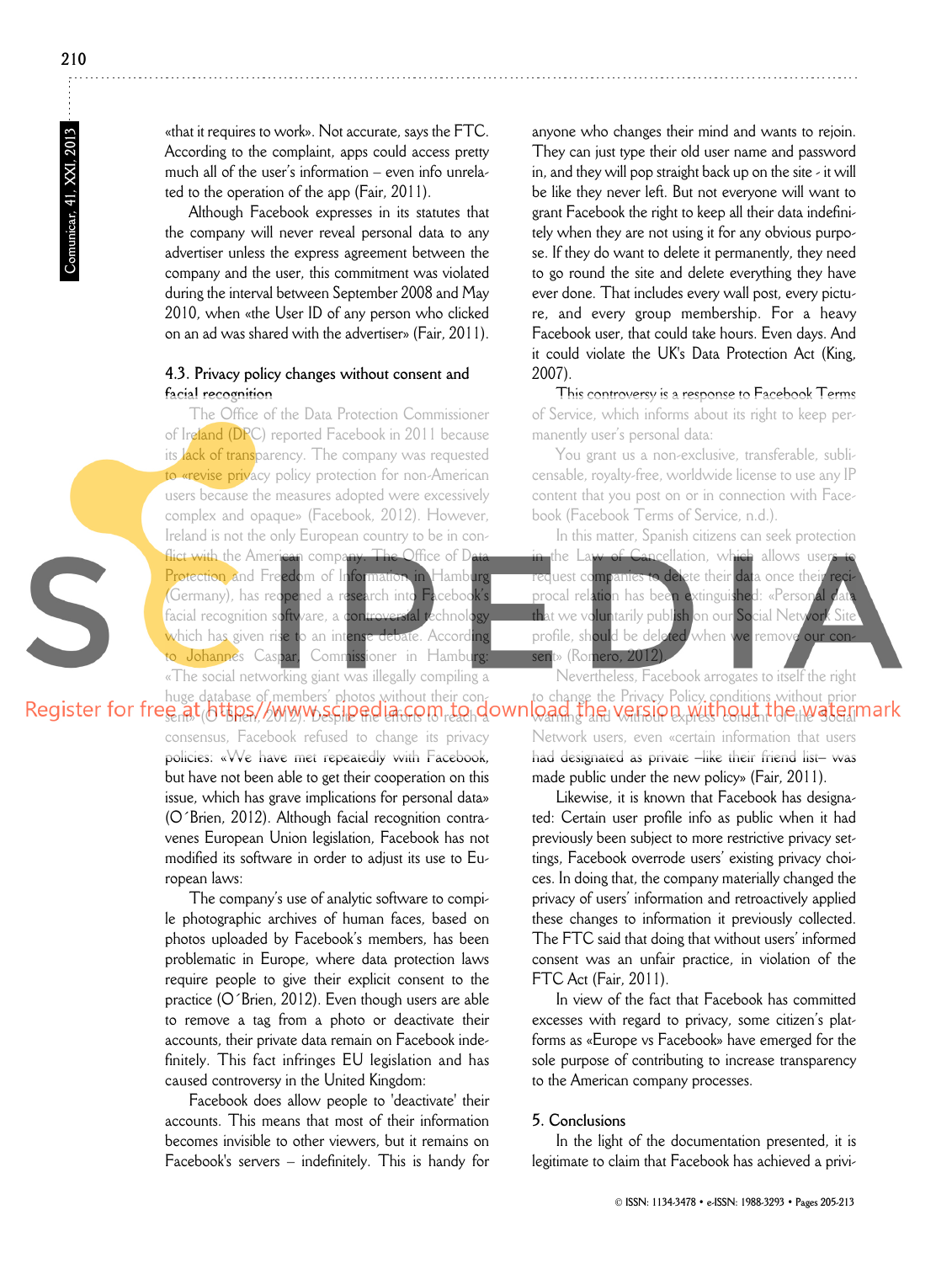**Comunicar, 41, XXI, 2013**

Comunicar, 41, XXI, 2013

lege status never seen before. However, the infringement of the users' right to privacy has resulted in international complains destined to demand more transparency for personal data appropriation. It has been observed that the contract signed by each user allows Facebook to collect data about people without their knowledge. This fact has been criticized by Canada and some countries in Europe, despite the American company still maintains its obscurity in the process of treatment, transference and appropriation of users´

data. It has been also analysed how some citizens have decided to palliate such deregulation reporting Facebook excesses to the relevant institutions in different countries. Nevertheless, we have proved that users' ignorance of their rights and the current tendency to «extimacy» permit on the Web 2.0 to have an effortless access to users´ personal data: «To protect their personal profile», «to remove a tag from a photo» and «to check users´ visibility» (Boutin, 2010), are three ssential elements which are not usually considered by

#### personal " Fata, <sup>co</sup>oniplexity *f*or

Facebook´s site architecture,

data storage in perpetuity or third party interests, are some of the controversial areas which have not been adjusted to International legislation. In

connection with these infringements, the Office of the Data Protection Commissioner of Ireland has carried out a report in which experts recommend some necessary measures in order to improve Facebook´s Privacy Policy:

• (To create) a mechanism for users to convey an informed choice for how their information is used and shared on the site including in relation to third party apps.

• A broad update to the Data Use Policy/Privacy Policy.

• Transparency and control for users via the provision of all personal data held to them on request and as part of their everyday interaction with the site.

• The deletion of information held on users and non-users via what is known as social plug-ins and more generally the deletion of data held from user interactions with the site much sooner than presently.

• Increased transparency and controls for the use of personal data for advertising purposes.

• An additional form of notification for users in relation to facial recognition/«tag suggest» that is considered will ensure Facebook (Ireland) meeting best practice in this area from an (Irish) law perspective.

• An enhanced ability for users to control tagging and posting on other user profiles.

## **I guess we should resign ourselves to accept that the modern world is like this. «Privacy has died. Get used to», as** Scott McNealy, cofounder of Sun Microsystems, said once. **Or we can defend ourselves; we can try to recover part of our lost intimacy. We can do it setting our own rules and sharing them with the others. We can do it applying**  pressure to companies like Facebook, whose users are **after all, its source of income. We can also demand three exigencies: to put a curb on citizen's privacy invasion; to regulate**

users. Moreover, disclosure, of **and to control meddling companies […] The same technologies which reduce our right to privacy can** 

### **also help us defend ourselves.**

• An enhanced ability for users to control whether their addition to groups by friends (Data Protection Report, 2012).

Until these recommendations will be internationally standardized, the users have to resort to selfregulation, showing a higher knowledge and conscientiousness on the matter of their own privacy:

I guess we should resign ourselves to accept that the modern world is like this. «Privacy has died. Get used to», as Scott McNealy, cofounder of Sun Microsystems, said once. Or we can defend ourselves; we can try to recover part of our lost intimacy. We can do it setting our own rules and sharing them with the others. We can do it applying pressure to companies like Facebook, whose users are after all, its source of income. We can also demand three exigencies: to put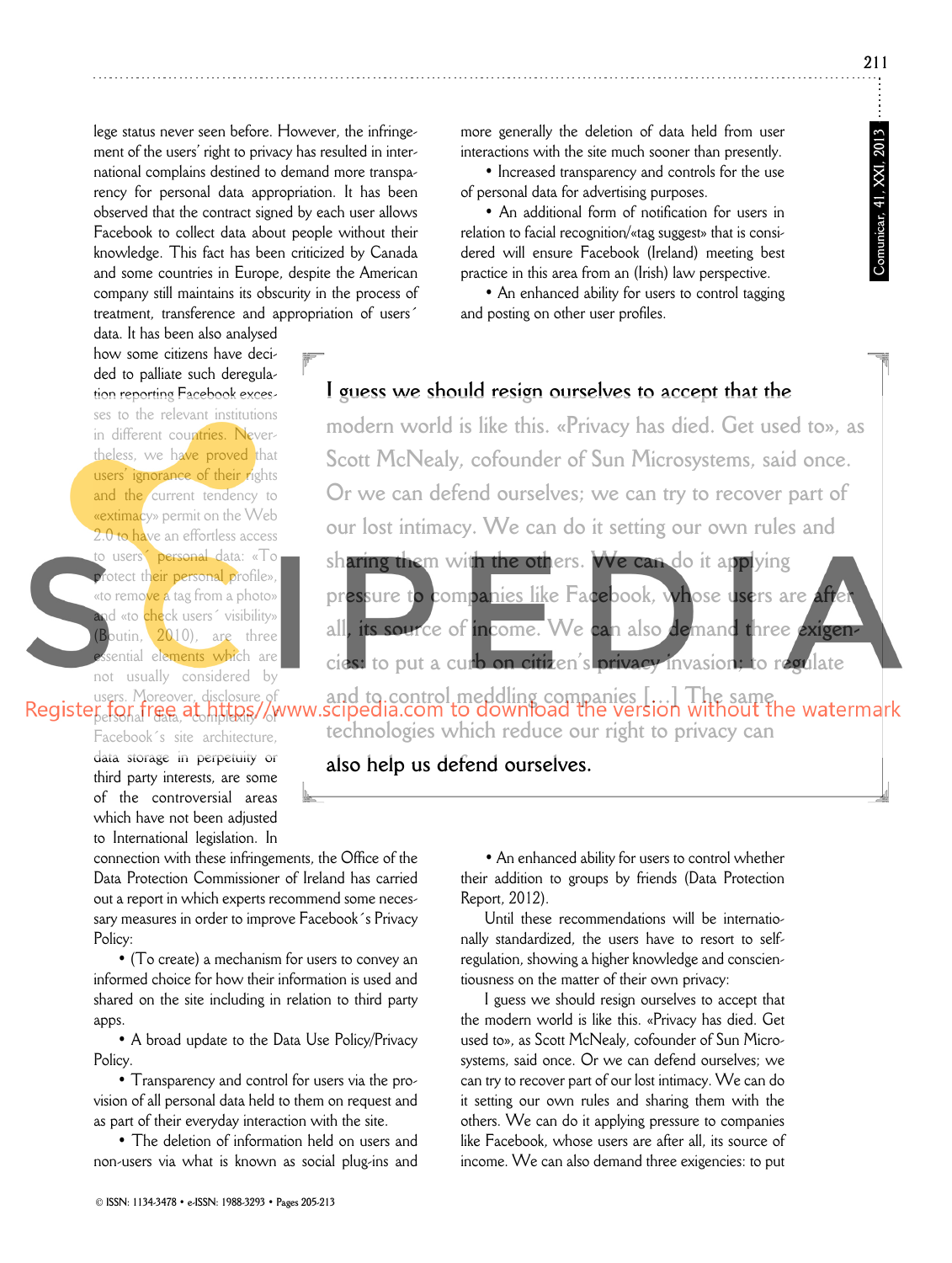**212**

a curb on citizen's privacy invasion; to regulate and to control meddling companies […] The same technologies which reduce our right to privacy can also help us defend ourselves (Garton, 2010).

At present, until a unitary regulation will be established, we should demand users to protect their own rights, although it implies to decide on what terms they use Social Networking Sites and in which way they share their personal data.

#### **References**

ACEBEDO, R. (2011). *La historia de Facebook desde adentro*. La Tercera, 29-01-2011. (www.latercera.com/noticia/tendencias/20-11/01/659-341582-9-la-historia-de-facebook-desde-adentro.shtml) (10-11-2012).

BILTON, N. (2010). Price of Facebook Privacy? Start Clicking. The New York Times, 12-05-2010. (www.nytimes.com/2010/05/13/technology/personaltech/13basics.html? r=0) (10-10-2012).

BOUTIN, P. (2010). 3 Essential Stops to Facebook Privacy. The New York Times, 13-05-2010. (http//gadgetwise.blogs.nytimes.com/- 2011/06/21/3-essential-steps-to-facebook-privacy) (05-11-2012). BOYD, D. & ELLISON, N. (2007). Social Network Sites: Definition,

History and Scholarship. Journal of Computer-Mediated Communication 13, 210-230. (DOI:10.1111/j.1083-6101.2007.00393.x)

(28-03-2013).

DEBATIN, B. LOVEJOY, J.P. HORN, A.K. HUGHES, B.N. (2009). Fa book and Online Privacy: Attitudes, Behaviors, and Unintended C sequences. *Journal of Computer-Mediated Communication.* 1 83-108. (DQI:10.1111/j.1083-6101.2009.01494.x). (02-11-2012 ICH, P. & EHRLICH, A. (2013). Can a Collapse of Global ( lization be Avoided? Proceedings of *The Royal Society B. 280:* 

*122845*. *Royal Society Publishing. Biological Sciences.* (http:// dx. -

shtm) (03-10-2012).

GARTON, T. (2010). Facebook: restablecer la privacidad. *El País, 11-10-2010.* (http//elpais.com/diario/2010/10/11/ opinion/12867 48 - 011 850215.html) (04-10-2012).

GONZÁLEZ-GAITANO, N. (1990). *El deber de respeto a la intimidad. Información pública y relación social.* Pamplona: EUNSA. HORVÁT E.A., HANSELMANN M. & AL. (2012). One Plus One Ma-

kes Three (for Social Networks). *PLoS ONE 7(4),* e34740. (DOI: 10.1371/journal.pone.0034740) (27-03-2013).

JOHNSON, D.G. (2010). Ética informática y ética e Internet. Madrid: Edibesa.

JONES, J.J., SETTLE, J.E., BOND R.M. & AL. (2013). Inferring Tie Strength from Online Directed Behaviour. *PLoS ONE 8(1),* e52168. (DOI:10.1371/journal.pone.0052168) (29-03-2013).

KANAI, R., BAHRAMI, B., ROYLANCE, R. & AL. (2012): *Online Social Network Size is Reflected in Human Brain Structure.* Proceedings of The Royal Society B. 280: 20122845. Royal Society Publishing. Biological Sciences, 2012 279. (DOI:10.1098/rspb.2011.1959)

(28-03-2013).

KIERAN, M. (Ed.). (1998). *Media Ethics*. London: Routledge. KING, B. (2007). Facebook Data Protection Row. *Channel 4, 17-11- 2007.* (www.channel4.com) (01-11-2012).

KOSINSKIA M., STILLWELLA, D. & GRAEPELB, T. (2013). *Private Traits and Attributes are Predictable from Digital Records of Hu man Behaviour. Proceedings of the National Academy of Sciences (PNAS)*. University of California, Berkeley. (DOI:10.1073/pnas.



LÓPEZ-REYES, Ó. (1995). *La ética en el periodismo. Los cinco fac-*

#### doi.org/10.1098/rspb.2012.2845) (29-03-2013). EL ECONOMISTA (30-05-2010). *La historia oculta de Facebook. tores que interactúan en la deontología profesional.* República Do minicana: Banco Central.

(www.eleconomista.es/interstitial/volver/acierto/telecomunicacionestecnologia/noticias/2188124/05/10/La-historia-oculta-de-Facebook-La-gente-confia-en-mi-son-tontos-del-culo.html) (04-11-2012).

ELLISON, N., STEINFIELD, L. & CLIFF, C. (2007). The Benefits of Fa cebook «Friends»: Social Capital and College Students' Use of Online Social Network Sites. Journal of Computer-Mediated Co*m mu nication, 12,* 1.143-1.168. (DOI:10.1111/j.1083-6101. 2007. - 00 367.x) (27-03-2013).

EL MUNDO (Ed.) (2012). Facebook y Linkedin se comprometen a reforzar su privacidad. El Mundo, 29/06/2012. (www.elmundo.es/elmundo/2012/06/29/navegante/1340955573.html) (04-11-2012). EL PAÍS (Ed.) (2009). Más intimidad en Facebook. *El País, 27-08- 2009.* (http//tecnologia.elpais.com/tecnologia/2009/08/27/actualidad/1251363663\_850215.html) (01-11-2012).

FACEBOOK (Ed.) (2012). *Facebooks Data Pool. Europe vs Face*  book. 03-04-2012. (http//europe-v-facebook.org/EN/Data\_Pool/data pool.html) (03-11-2012).

FAIR, L. (2011). *The FTC's settlement with Facebook. Where Fa ce book went wrong.* Federal Trade Commission Protecting Ame rica's Consumers. 29-11-2011. (http//business.ftc.gov/blog/2011/-11/ ftc%E2%80%99s-settlement-facebook-where-facebook-wentwrong) (02-11-2012).

FEDERAL TRADE COMMISSION (Ed.) (2011).Facebook settles FTC Charges that it Deceived Consumers by Failing to Keep Privacy Promises. *Federal Trade Commission Protecting Americas Con sumers, 29-11-2011.* (http//ftc.gov/opa/2011/11/privacysettlement. -

MARSHALL, T. (2012): Facebook Surveillance of Former Romantic Partners: Associations with PostBreakup Recovery and Personal Growth. *Cyberpsychology, Behavior and Social Networking, 15,* 10 (DOI:10.1089/cyber.2012.0125) (29-03-2013).

MORSE, G. & WATTS, D. (2003). The Science behind Six Degrees. *Harvard Business Review Online,* Febrero. (http//hbsp.harvard. edu/ b02/en/hbr/hbrsa/current/0302/article) (05-11-2012).

OLEN, J. (1988). *Ethics in Journalism. Englewood Cliffs.* New Jersey: Prentice Hall.

O'BRIEN, K. (2012). Germans Reopen Investigation on Facebook Privacy. The New York Times, 15-08-2012. (www.nytimes.com/20-12/08/16/technology/germans-reopen-facebook-privacy-inquiry.html) (01-11-2012).

O´REILLY, T. (2007). What is the Web 2.0. Design Patterns and Business Models for the Next Generation of Software. *Munich Personal RePEc Archive (MPRA), 4.580, 07-11-2007. (http//m*pra. ub.uni-muenchen.de/4580) (05-11-2012).

PÉREZ-LANZAC, C. & RINCÓN, R. (2009). Tu «extimidad» contra mi intimidad. *El País, 24-03-09.* (www.elpais.com) (20-10-2012).

REPORT OF DATA PROTECTION AUDIT OF FACEBOOK IRELAND PUBLISHED (2012). Oficina del Comisionado de Protección de Da*tos de Irlanda* (www.dataprotection.ie/viewdoc. asp?DocID= 1175) (02-11-2012).

ROMERO-COLOMA, A.M. (1987). *Derecho a la intimidad, a la in for mación y proceso penal*. Madrid: Colex.

ROMERO, P. (2012). A las redes sociales les cuesta «olvidar'. *El*